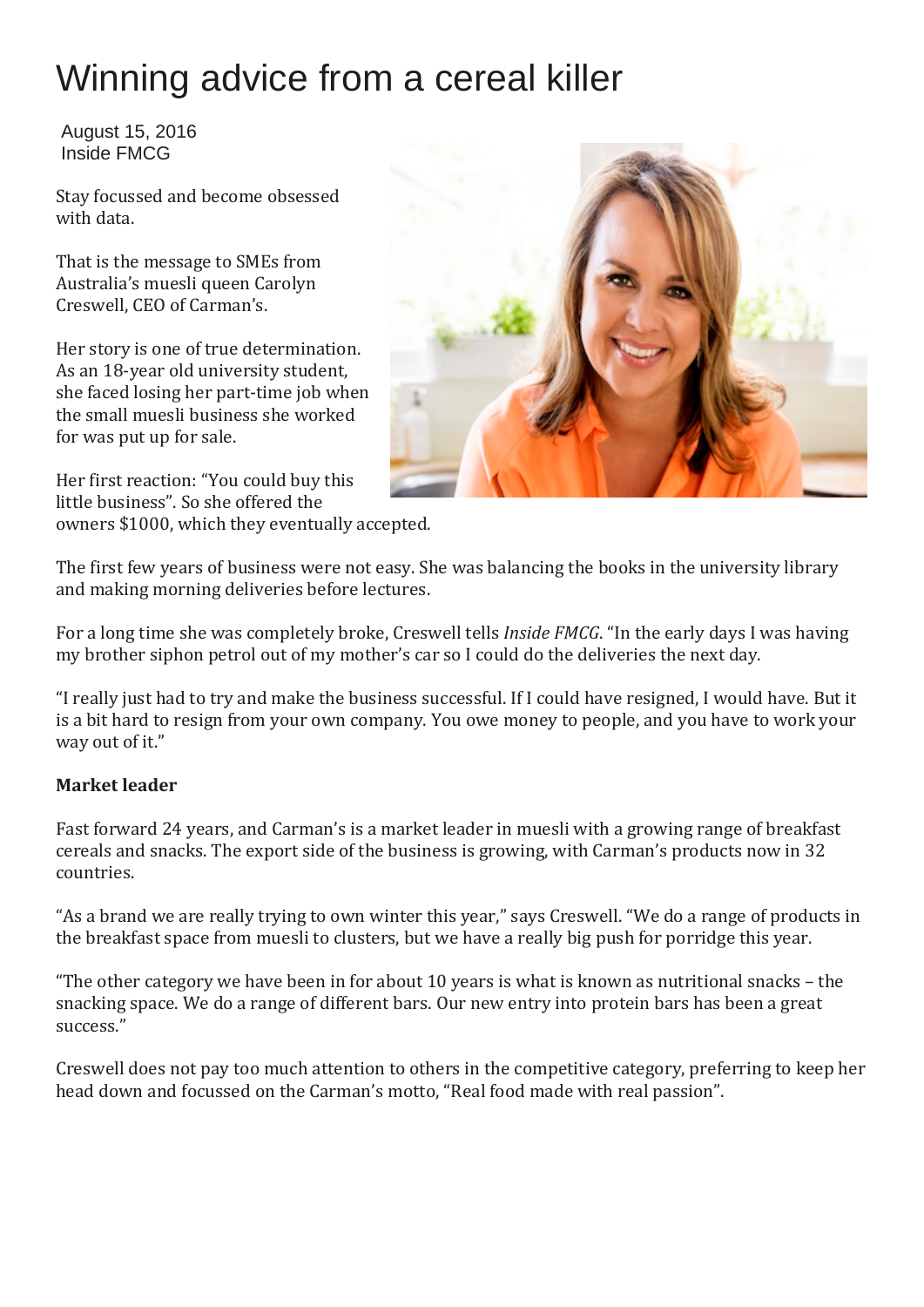#### **Focus on taste**

"We have always been a brand with a health focus, but we also have a focus on good taste. I think people know that when they buy our products, they are going to be delicious. That is at the core of who we are.

"We won't bring out something that is too healthy and tastes like birdseed or like cardboard. It's much more about real ingredients – ingredients you have heard of and have in your pantry, rather than being the latest health trends."



As Carman's has become an Australian

household name, so too has Carolyn Creswell. She was named Telstra Businesswoman of the Year in 2013, and made her onscreen debut the following year both in a commercial and as a judge on *Recipe to Riches*, a series dedicated to turning home recipes into Woolworths-ready products.

"There is an authenticity around brands that have really been built from the ground up," says Creswell, who once worked on the checkout at Coles. "Here I am with this business that I could never have imagined would be as big as it is today. People love that."

#### **About nurturing**

She says that if there is one thing she has learnt about leadership, "it's about bringing the best out of people".

While she says she probably did not realise it in the early days, it is about supporting and nurturing the people around you. "The end game is 'followship'. You hope that one day they enjoy working for you so much they love following you on the crazy journey."

Her key advice for SMEs? "Be really focused and decide early what you are going to do, and what you aren't going to do.

"In the early days, I thought I could do everything, say yes to everyone and tweak my product for anyone," she says. "But you just cannot appeal to everyone.

"The one thing you really need to protect is time, so decide how you are going to spend it."

#### **Forward indicator**

Creswell's next tip is to become obsessed with data … if you put a decal on the pack, does that increase sales, and if not, how fast can you change it?

"We make very simple packaging changes because we are always looking at what is working and what is not," says Creswell. "In the early days I didn't really understand how important that was.

"Those data numbers are a forward indicator of the success of the business in 12 months' time. Don't just look at your sales figures – that has already happened. You need to be looking at how you are going through the registers at Coles and Woolies, what is working, how you can change something, what promotions are most successful.